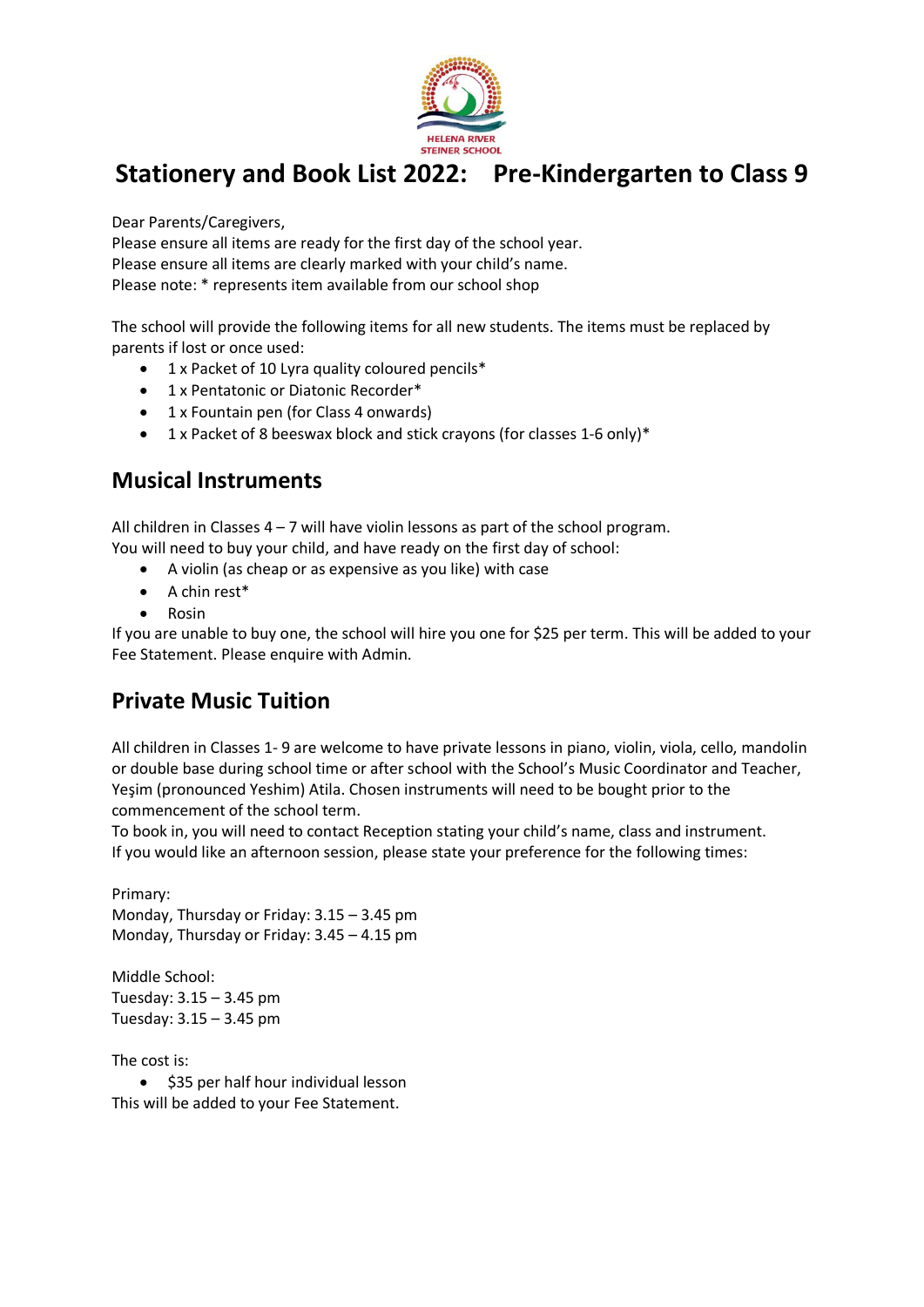

#### **3 Year Old Pre-Kindergarten**

Parent to supply or replace as needed:

- School bag no logos or characters
- Hat plain colour, broad brimmed, no logos or characters\*
- Water bottle
- A change of clothes
- Sunscreen in summer
- Raincoat and gumboots in winter

#### **Kindergarten 4, 5 and 6**

Parent to supply or replace as needed:

- School bag no logos or characters
- Hat plain colour, broad brimmed, no logos or characters\*
- Water bottle
- Nutritious morning tea and lunch
- A change of clothes
- Sunscreen in summer
- Raincoat and gumboots in winter

#### **Class 1**

Parent to supply or replace as needed:

- School bag no logos or characters
- Hat plain colour, broad brimmed, no logos or characters\*
- Water bottle
- Nutritious morning tea and lunch
- Pencil / crayon roll or plain coloured pencil case and crayon box \*
- Lyra colour pencils \*
- Beeswax block and stick crayons \*
- Library bag
- 1 x Pair of good children's scissors
- 2 x Quality glue sticks
- 1 x Quality sharpener (large hole and small hole) with reservoir for shavings
- 2 x Boxes of tissues
- 2 x Tea towels
- 1 x Apron for painting
- 1 x wooden pentatonic recorder \*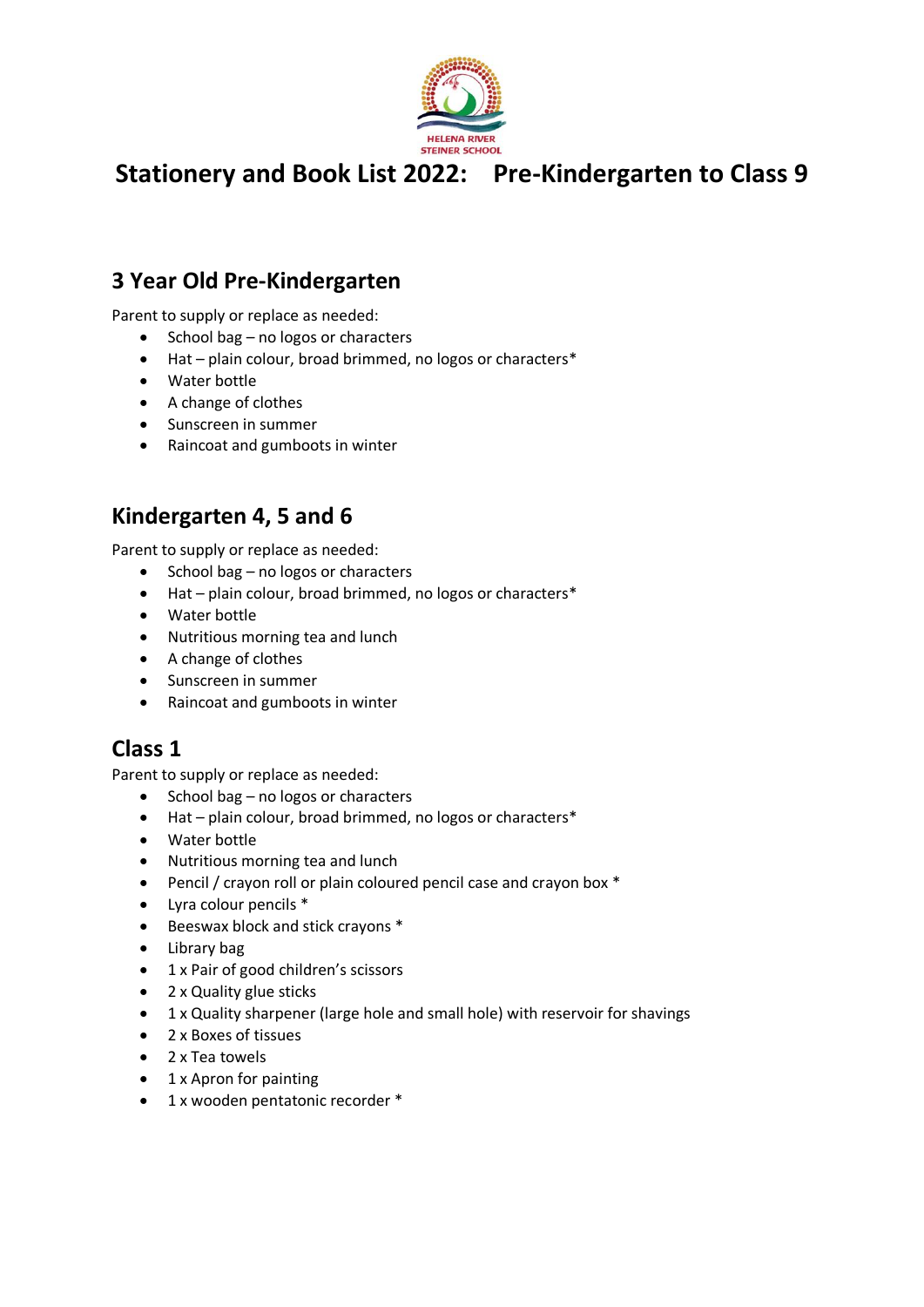

### **Class 2**

Parent to supply or replace as needed:

- School bag no logos or characters
- Hat plain colour, broad brimmed, no logos or characters\*
- Water bottle
- Nutritious morning tea and lunch
- Pencil / crayon roll or plain coloured pencil case and crayon box \*
- Lyra colour pencils \*
- Beeswax block and stick crayons \*
- Library bag
- 1 x Pair of good children's scissors
- 2 x Quality glue sticks
- 1 x Quality sharpener (large hole and small hole) with reservoir for shavings
- 1 x eraser
- 2 x Boxes of tissues
- 2 x Tea towels
- 1 x Apron for painting
- 1 x wooden pentatonic recorder \*

#### **Class 3**

Parent to supply or replace as needed:

- School bag no logos or characters
- Hat plain colour, broad brimmed, no logos or characters\*
- Water bottle
- Nutritious morning tea and lunch
- Pencil / crayon roll or plain coloured pencil case and crayon box \*
- Library bag
- Lyra colour pencils \*
- Beeswax block and stick crayons \*
- 1 x Pair of good children's scissors
- 4 x Quality glue sticks
- 1 x Quality sharpener (large hole and small hole) metal preferred
- 2 x Boxes of tissues
- 2 x rolls paper towel
- 2 x Tea towels
- 10 x HB quality pencils (thick size preferred) (box)
- 1 x eraser
- 1 x Wooden ruler
- 2 x pack thick kitchen sponge
- 1 x wooden diatonic recorder \*
- 2 x 20 page display folders (red and blue)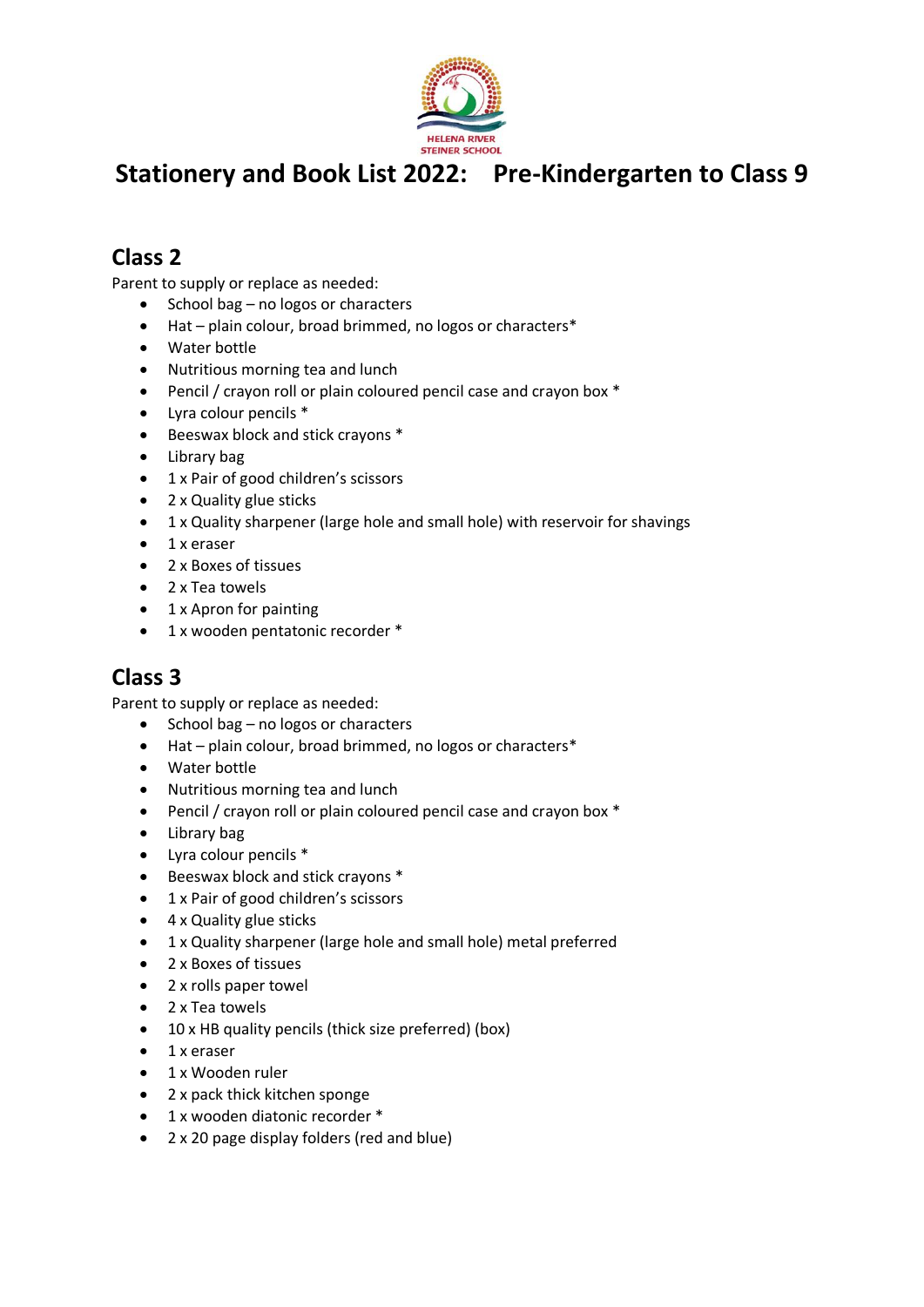

### **Class 4**

Parent to supply or replace as needed:

- School bag no logos or characters
- Hat plain colour, broad brimmed, no logos or characters\*
- Water bottle
- Nutritious morning tea and lunch
- Pencil / crayon roll or plain coloured pencil case and crayon box \*
- Library bag
- Lyra colour pencils \*
- Beeswax block and stick crayons \*
- 1 x Pair of good children's scissors
- 4 x Quality glue sticks
- 1 x Quality sharpener (large hole and small hole) metal preferred
- 2 x Boxes of tissues
- 2 x rolls paper towel
- 2 x Tea towels
- 10 x HB quality pencils (thick size preferred) (box)
- 1 x eraser
- 1 x Wooden ruler
- 2 x pack thick kitchen sponge
- 1 violin, chin rest and rosin
- 1 x wooden diatonic recorder \*
- 2 x 20 page display folders (red and blue)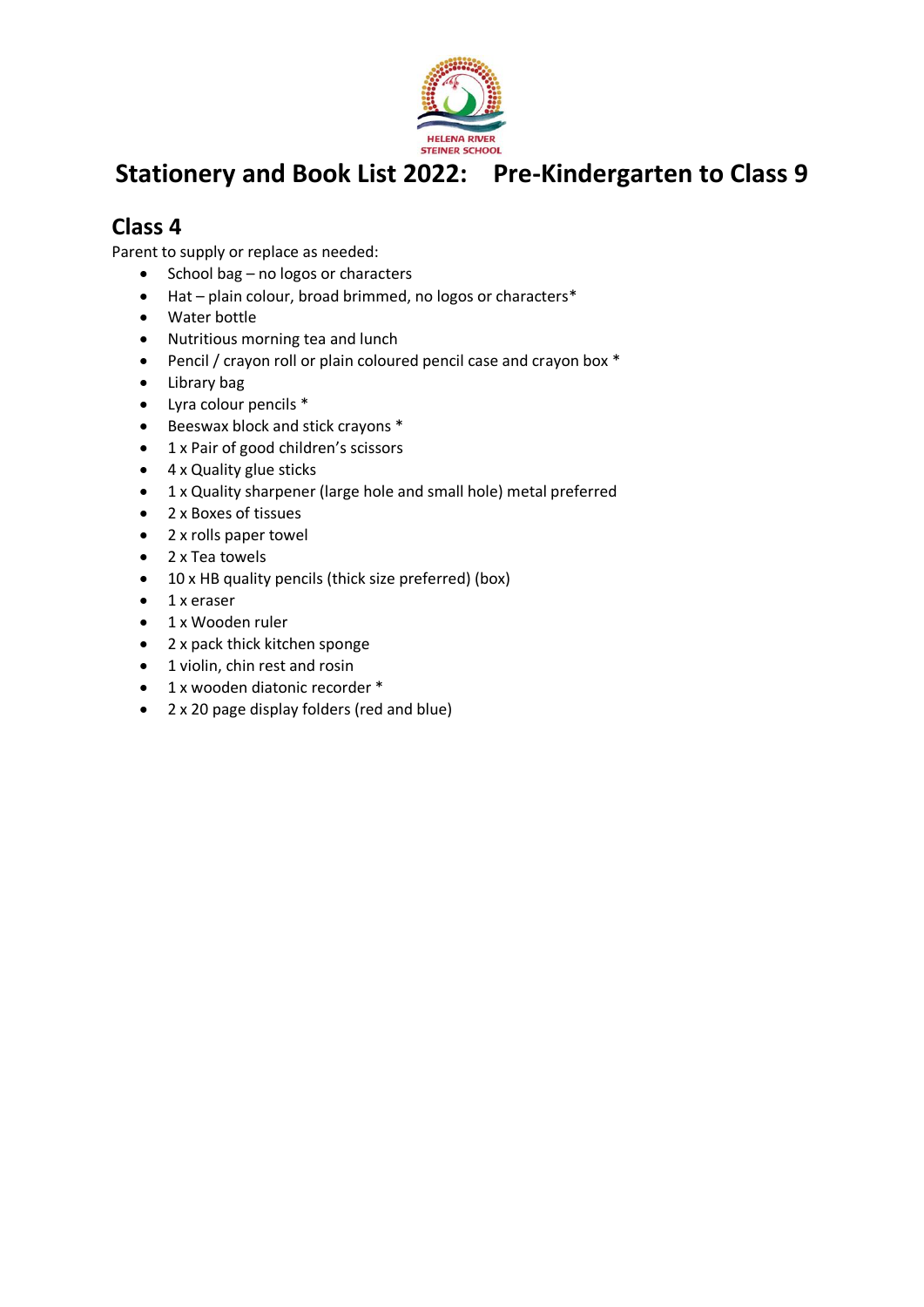

### **Class 5**

Parent to supply or replace as needed:

- School bag no logos or characters
- Hat plain colour, broad brimmed, no logos or characters\*
- Water bottle
- Nutritious morning tea and lunch
- Pencil / crayon roll or plain coloured pencil case and crayon box \*
- Library bag
- Lyra colour pencils \*
- Beeswax block and stick crayons \*
- 1 x Pair of good children's scissors
- 4 x Quality glue sticks
- 1 x Quality sharpener (large hole and small hole) metal preferred
- 2 x Boxes of tissues
- 2 x rolls paper towel
- 2 x Tea towels
- 5 x HB quality pencils
- 5 x 2B quality pencils
- 1 x eraser
- 1 x Wooden ruler
- 1 x Set 12 Micador Soft Pastels (chalk) Jacksons Art Supplies
- 2 x pack thick kitchen sponge
- 1 violin, chin rest and rosin (the school may have one to hire for \$25 per term if you are unable to buy one. Please arrange with Admin should you wish to do this.)
- 1 x wooden diatonic recorder \*
- 1 x Protractor
- 1 x Compass
- 2 x 20 page display folders (red and blue)
- 2 x A4 8 mm lined 96 page exercise books

The school will supply:

- 1 x student math book
- 1 x student English book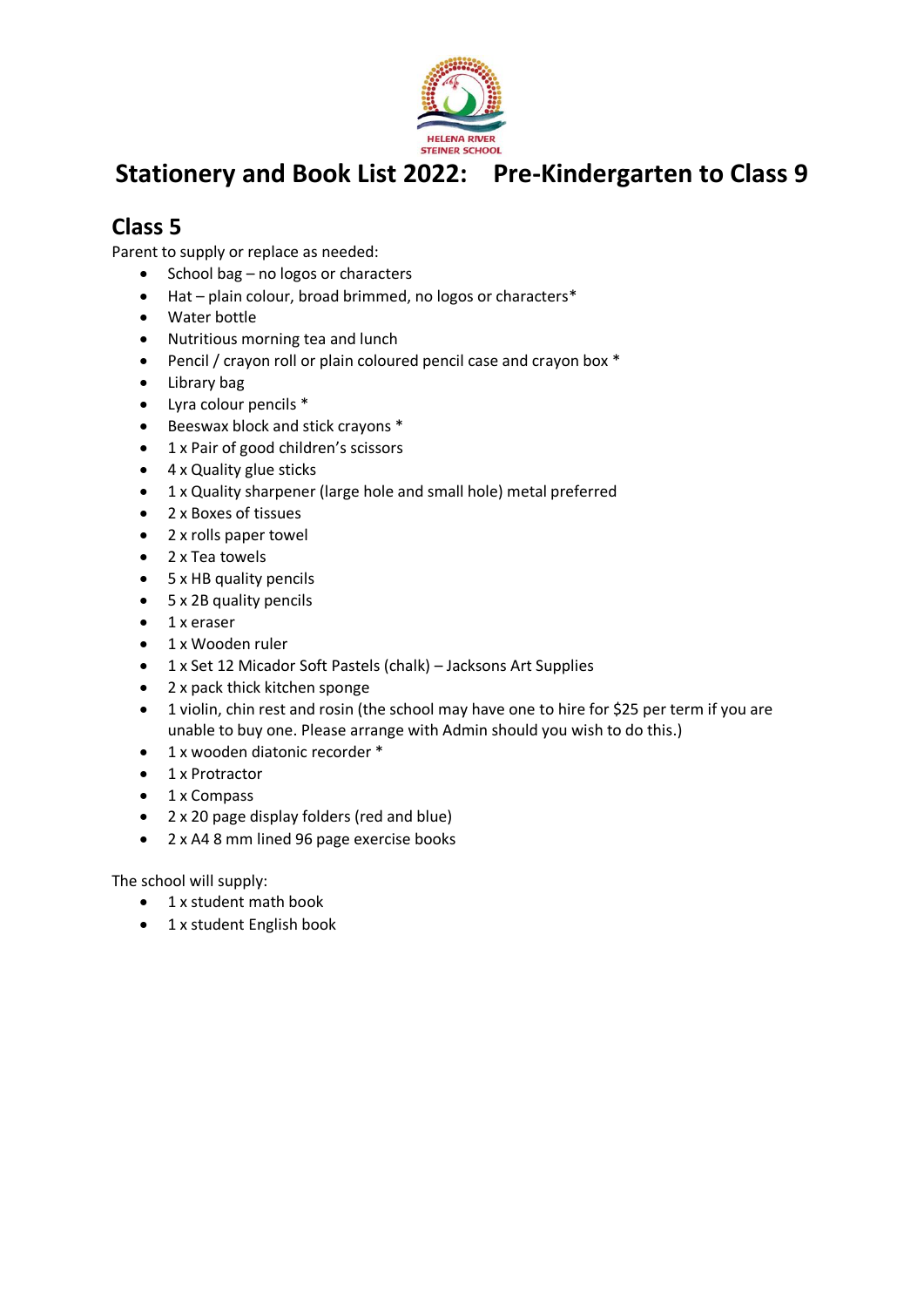

### **Class 6**

Parent to supply or replace as needed:

- School bag no logos or characters
- Hat plain colour, broad brimmed, no logos or characters\*
- Water bottle
- Nutritious morning tea and lunch
- Pencil / crayon roll or plain coloured pencil case and crayon box \*
- Library bag
- Lyra coloured pencils \*
- Beeswax block and stick crayons \*
- 1 x Pair of good children's scissors
- 4 x Quality glue sticks
- 1 x Quality sharpener (large hole and small hole) metal preferred
- 2 x Boxes of tissues
- 2 x rolls paper towel
- 2 x Tea towels
- 5 x HB quality pencils
- 5 x 2B quality pencils
- 1 x Wooden ruler
- 1 x Set 12 Micador Soft Pastels (chalk) Jacksons Art Supplies
- 2 x pack thick kitchen sponge
- 1 violin, chin rest and rosin (the school may have one to hire for \$25 per term if you are unable to buy one. Please arrange with Admin should you wish to do this.)
- 1 x wooden diatonic recorder \*
- 1 x Protractor
- 1 x Compass
- 2 x 20 page display folders (red and blue)
- 2 x A4 8 mm lined 96 page exercise books

The school will supply:

- 1 x student math book
- 1 x student English book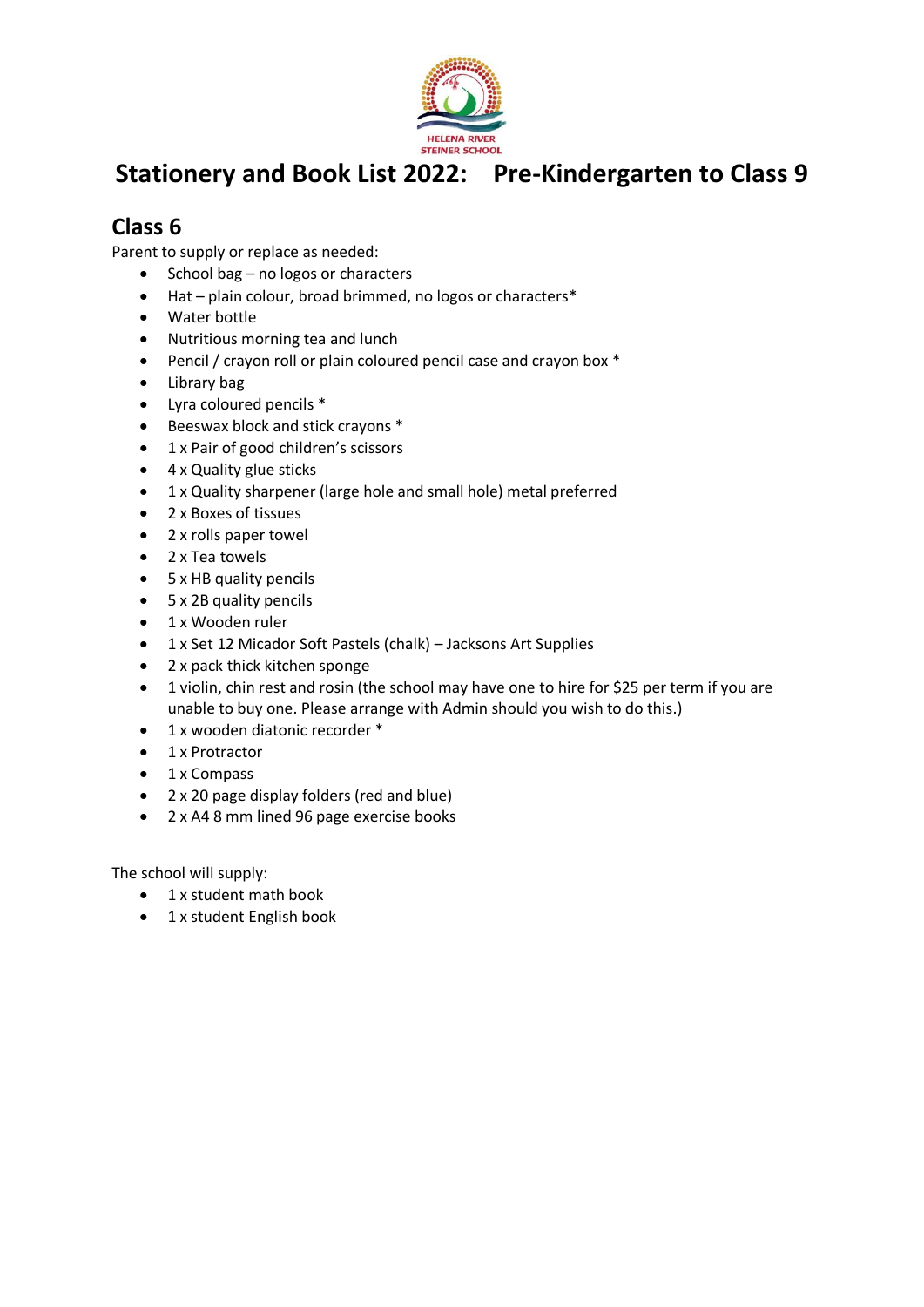

### **Class 7**

**Parents to supply these items; or replace as needed from last year:**

- 2 x A4 Display folders, 20 pages each
- 2 x A4 8mm lined exercise books, 120 pages
- 5mm grid maths exercise book
- Art supplies:
	- o 10-pack of willow charcoal
	- o kneadable eraser
	- o 1x A3 Kraft folio (A3 sized card envelope) (labelled)
	- o 1x Spirax A3 sketchbook (40 sheet) (labelled)
	- o Quill Visual Art Diary A4 110gsm, 120 pages
	- o Lyra coloured pencils \*
	- o 1x pack of coloured pencils water-soluble 12 colours
	- $\circ$  Lead pencils: 2 x 2H, 2 x HB, 4 x 2B, 2 x 6B
- 1 x two-hole barrel sharpener
- 1 x eraser
- 1 x glue sticks (good quality)
- 1 x yellow highlighter (no Texta pens)
- 1 x pair of scissors
- 1 x fountain pen \*
- Refills for fountain pen \*
- 1 x 30cm ruler
- 1 x Set Square for perspective drawing
- 1 x Compass from Officeworks Staedler Mars 551 Masterbow
- Pencil case (clearly labelled)
- School bag (small or no logos; no pictures)
- 2 x boxes of tissues (plain white 224 tissues per box)
- Broad-brimmed hat (for sun protection and Phys Ed classes; worn all seasons) \*
- Lunch box
- Water bottle

The following items the school will supply and add to your Fee Statement:

- o Student English Books (English Skills Builder 1 or 2 as applicable) \$32.95
- o Student Math Books (Maths World and Maths Mate Class-specific) \$83.10 + \$14.95
- o Student French books (Text and workbook—Tapis Volant 1 or 2 as applicable) \$62.95 + \$43.95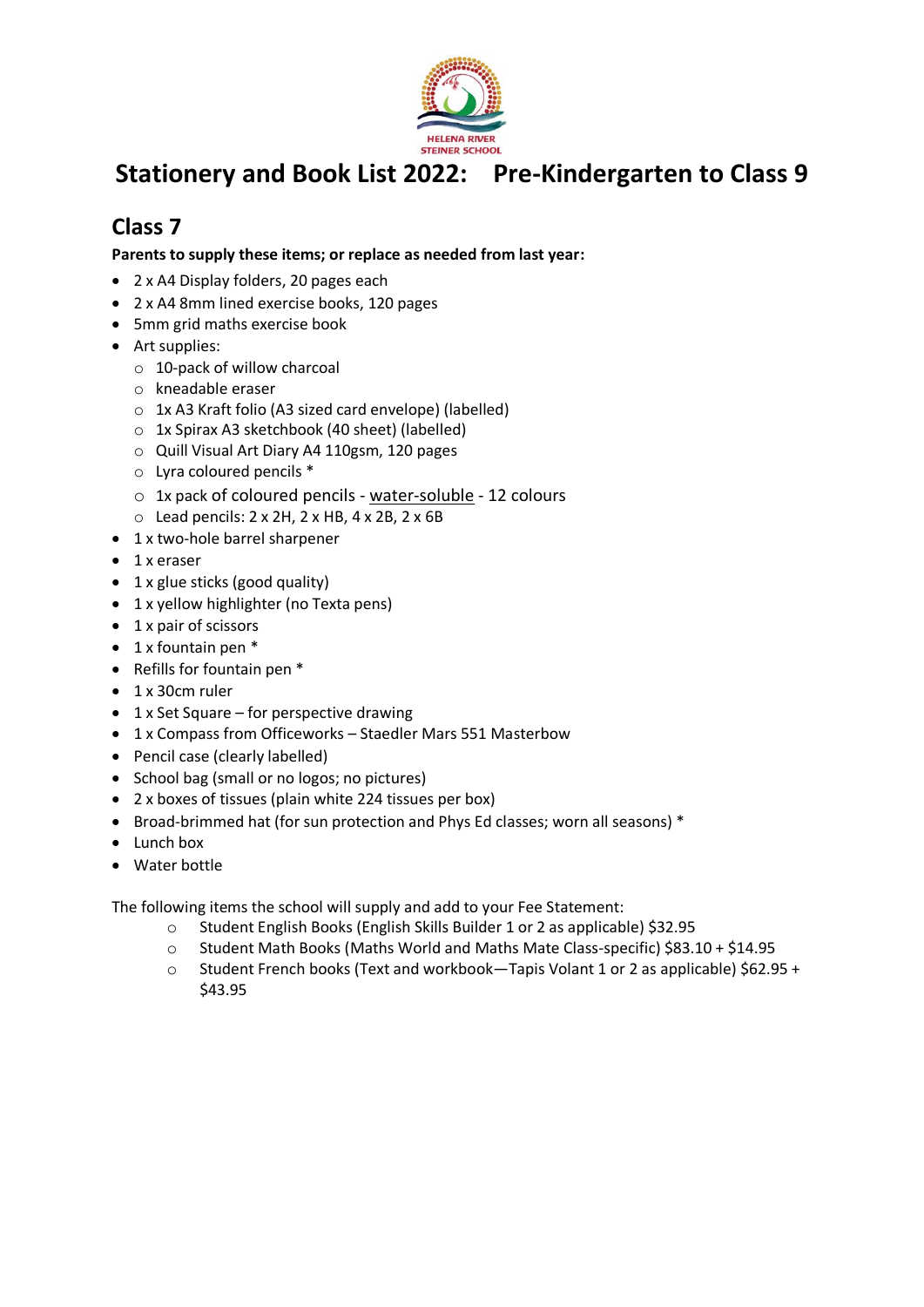

### **Class 8**

**Parents to supply these items; or replace as needed from last year:**

- 2 x A4 Display folders, 20 pages each
- 2 x A4 8mm lined exercise books, 120 pages
- 5mm grid maths exercise book
- Art supplies:
	- o 10-pack of willow charcoal
	- o kneadable eraser
	- o 1x A3 Kraft folio (A3 sized card envelope) (labelled)
	- o 1x Spirax A3 sketchbook (40 sheet) (labelled)
	- o Quill Visual Art Diary A4 110gsm, 120 pages
	- o Lyra coloured pencils \*
	- o 1x pack of coloured pencils water-soluble 12 colours
	- $\circ$  Lead pencils: 2 x 2H, 2 x HB, 4 x 2B, 2 x 6B
- 1 x two-hole barrel sharpener
- 1 x eraser
- 1 x glue sticks (good quality)
- 1 x yellow highlighter (no Texta pens)
- 1 x pair of scissors
- $\bullet$  1 x fountain pen  $*$
- Refills for fountain pen \*
- 1 x 30cm ruler (clearly labelled)
- 1 x Set Square for perspective drawing
- 1 x Compass from Officeworks Staedler Mars 551 Masterbow
- Pencil case (clearly labelled)
- 1 x red biro
- 1 x blue biro
- 1 x A4 lever arch file and dividers (for English)
- A4 lined, hole punched paper 1 packet
- Plastic A4 sheet protectors 20pk
- 1 x A4 cardboard manila wallet for handouts
- 1 x Calculator Texas Instruments TI-30XB Multiview 4 line display (new students only)
- 1 x USB Preferably 4GB
- School bag (small or no logos; no pictures)
- 2 x boxes of tissues (plain white 224 tissues per box)
- Broad-brimmed hat (for sun protection and Phys Ed classes; worn all seasons clearly labelled)\*
- Lunch box (clearly labelled)
- Water bottle (clearly labelled, preferably not plastic)

The following items the school will supply and add to your Fee Statement:

- o Student English Books (English Skills Builder 1 or 2 as applicable) \$32.95
- o Student Math Books (Maths World and Maths Mate) \$83.10 + \$14.95
- o Student French books (Text and workbook—Tapis Volant 1 or 2 as applicable) \$62.95 + \$43.95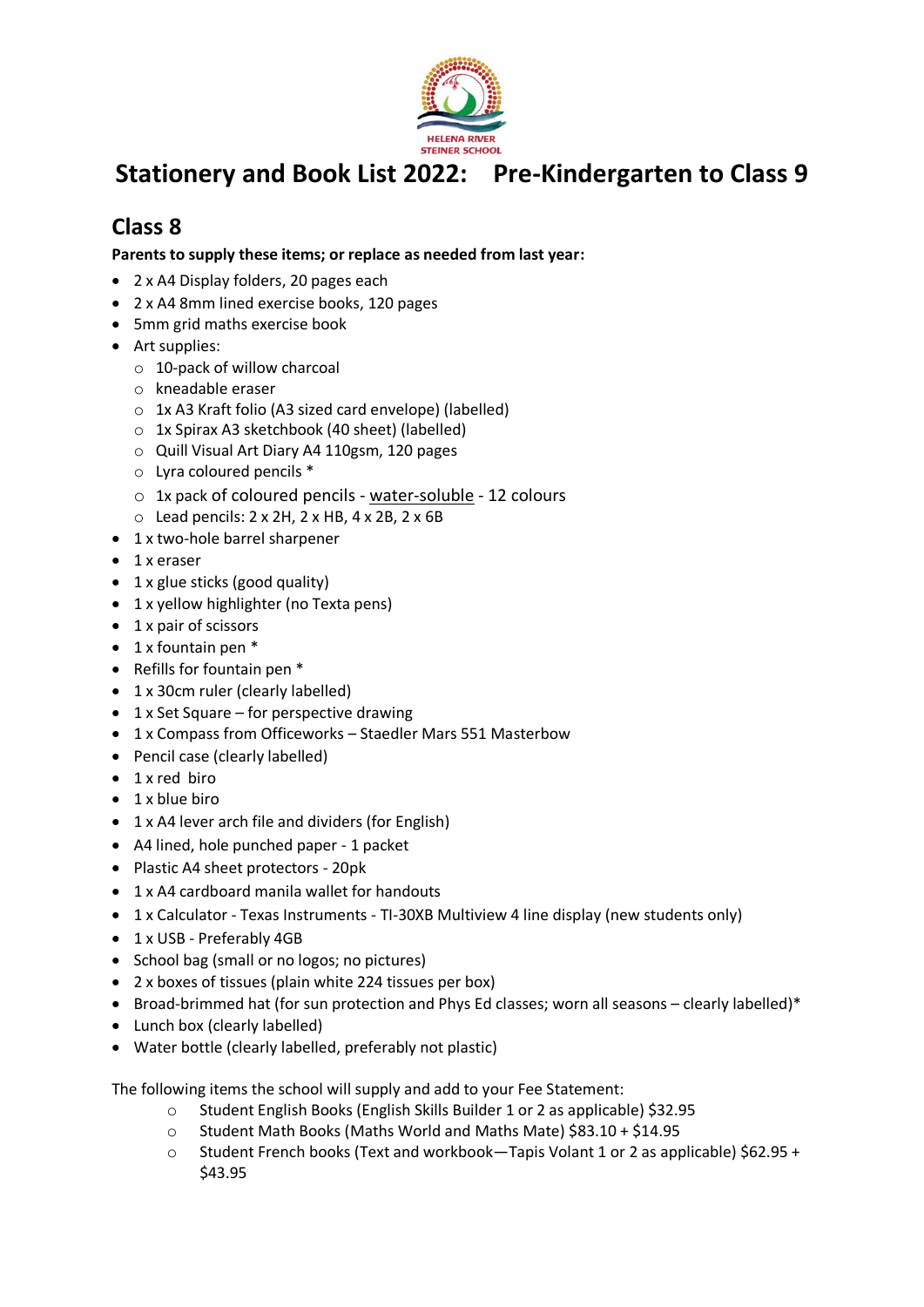

### **Class 9**

**Parents to supply these items; or replace as needed from last year.:**

- 2 x A4 Display folders, 20 pages each
- 2 x A4 8mm lined exercise books, 120 pages
- 5mm grid maths exercise book
- Art supplies:
	- o 10-pack of willow charcoal
	- o kneadable eraser
	- o 1x A3 Kraft folio (A3 sized card envelope) (labelled)
	- o 1x Spirax A3 sketchbook (40 sheet) (labelled)
	- o Quill Visual Art Diary A4 110gsm, 120 pages
	- o Lyra coloured pencils \*
	- o 1x pack of coloured pencils water-soluble 12 colours
	- $\circ$  Lead pencils: 2 x 2H, 2 x HB, 4 x 2B, 2 x 6B
- 1 x two-hole barrel sharpener
- 1 x eraser
- 1 x glue sticks (good quality)
- 1 x yellow highlighter (no Texta pens)
- 1 x pair of scissors
- 1 x 30cm ruler (clearly labelled)
- 1 x Set Square for perspective drawing
- 1 x Compass from Officeworks Staedler Mars 551 Masterbow
- 1 x red biro
- 1 x blue biro
- 1 x A4 lever arch file and dividers (for English)
- A4 lined, hole punched paper 1 packet
- Plastic A4 sheet protectors 20pk
- 1 x A4 cardboard manila wallet for handouts
- 1 x Calculator Texas Instruments TI-30XB Multiview 4 line display (new students only)
- 1 x USB Preferably 4GB
- Pencil case (clearly labelled)
- School bag (small or no logos; no pictures)
- 2 x boxes of tissues (plain white 224 tissues per box)
- Broad-brimmed hat (for sun protection and Phys Ed classes; worn all seasons clearly labelled)\*
- Lunch box (clearly labelled)
- Water bottle (clearly labelled, preferably not plastic)

The following items the school will supply and add to your Fee Statement:

- o Student English Books (English Skills Builder 1 or 2 as applicable) \$32.95
- o Student Math Books (Maths World and Maths Mate Class) \$83.10 + \$14.95
- o Student French books (Text and workbook—Tapis Volant 1 or 2 as applicable) \$62.95 + \$43.95